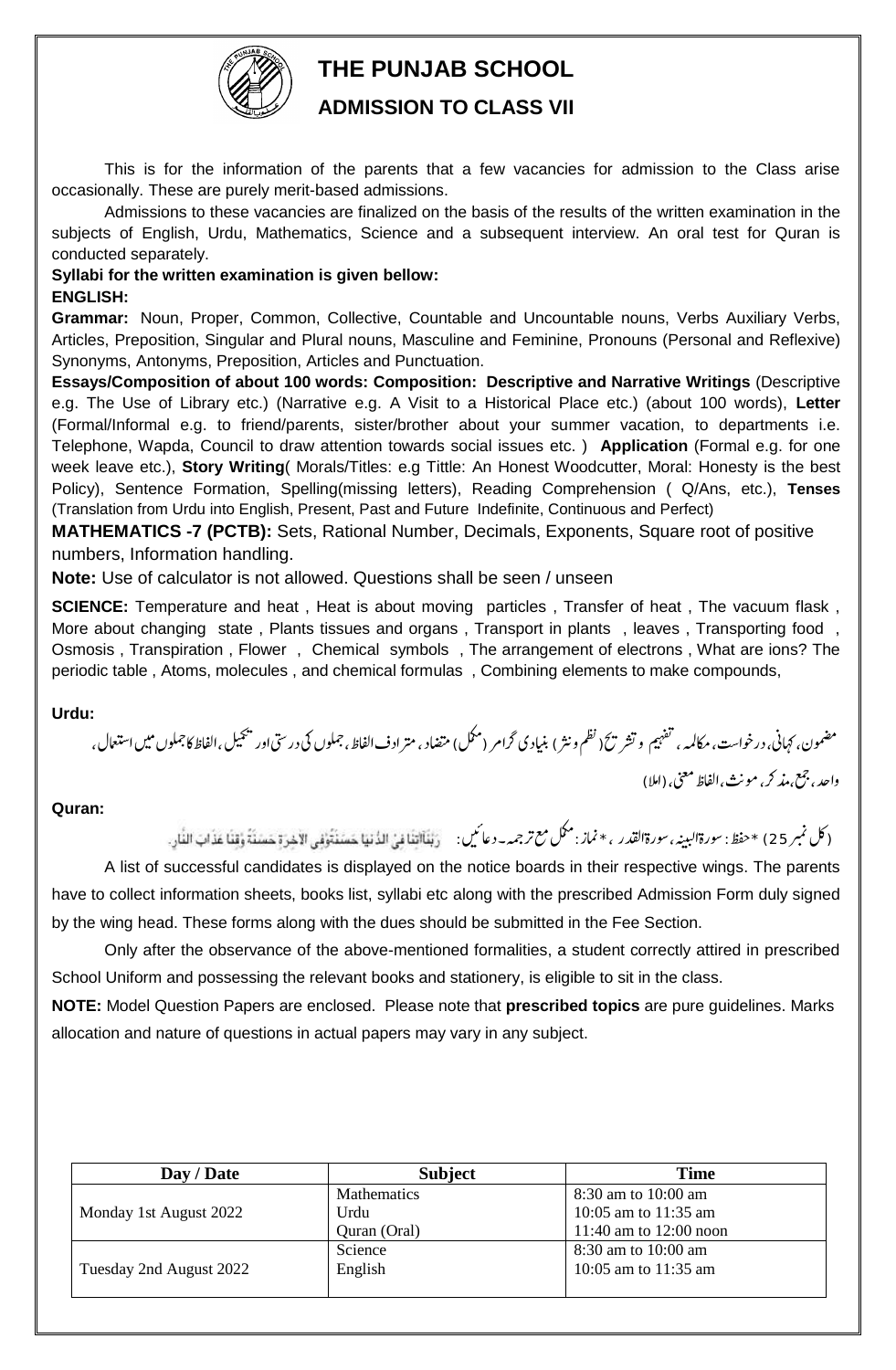## **MODEL PAPERS FOR ADMISSION TO CLASS VII**

|              |                                         |                                                                           | <b>ENGLISH</b> |                                                                                                             |     |
|--------------|-----------------------------------------|---------------------------------------------------------------------------|----------------|-------------------------------------------------------------------------------------------------------------|-----|
|              | Time Allowed: 1:30 hrs                  |                                                                           | Part I         | Total marks: 75                                                                                             |     |
|              |                                         | cutting or over writing. This paper must be tagged with the Answer Sheet. |                | Note: Use this question paper to write the answers to the following questions. No marks will be awarded for |     |
|              |                                         | Q1: (a) Write the correct form of verb in the blank given in the bracket: | Objective type |                                                                                                             |     |
|              |                                         | 1. He has $_{\text{his duty.(do)}}$                                       |                |                                                                                                             | (5) |
|              |                                         | 2. She ____________ me a story. $(tell)$                                  |                |                                                                                                             |     |
|              |                                         | 3. She $\_\_\_\_\_\_\$ to school daily. (go)                              |                |                                                                                                             |     |
|              |                                         |                                                                           |                |                                                                                                             |     |
|              |                                         |                                                                           |                |                                                                                                             |     |
| ( <b>b</b> ) | 1. He is ill ___________________ fever. | Fill in the blanks with suitable preposition:                             |                |                                                                                                             | (5) |
|              |                                         | 2. She is not his office.                                                 |                |                                                                                                             |     |
|              |                                         | 3. Let us $\text{go}$ ________________ the garden.                        |                |                                                                                                             |     |
|              |                                         | 4. He was standing ___________________ the door.                          |                |                                                                                                             |     |
|              |                                         | 5. Hard work is the key ________________ success.                         |                |                                                                                                             |     |
| (c)          |                                         | Fill in the blanks with correct articles: a, an:                          |                |                                                                                                             | (5) |
|              |                                         | 2. Sara had ____________________ egg for break fast.                      |                |                                                                                                             |     |
|              |                                         |                                                                           |                |                                                                                                             |     |
|              |                                         | 4. I saw ____________________ small cat in the park.                      |                |                                                                                                             |     |
|              |                                         | 5. Maria bought ____________ umbrella.                                    |                |                                                                                                             |     |
|              |                                         | (d) Underline countable nouns in the given sentences:                     |                |                                                                                                             | (5) |
| 1.           | There are many shops.                   |                                                                           |                |                                                                                                             |     |
| 2.           |                                         | She bought fruits and vegetables.                                         |                |                                                                                                             |     |
| 3.           | We enjoyed tea in the café.             |                                                                           |                |                                                                                                             |     |
| 4.           |                                         | My mother bought some onions.                                             |                |                                                                                                             |     |
| (e)          |                                         | Change the gender of the following words:                                 |                |                                                                                                             | (5) |
|              |                                         | author                                                                    |                |                                                                                                             |     |
|              |                                         | colt                                                                      |                |                                                                                                             |     |
|              |                                         | stag                                                                      |                |                                                                                                             |     |
|              |                                         | priest                                                                    |                |                                                                                                             |     |
|              |                                         | negro                                                                     |                |                                                                                                             |     |
|              | 1. to succeed                           | (f) Write the opposite of the following words:                            |                |                                                                                                             | (5) |
|              | 2. to oppose                            |                                                                           |                |                                                                                                             |     |
| 3.           | danger                                  |                                                                           |                |                                                                                                             |     |
|              | 4. wealth                               |                                                                           |                |                                                                                                             |     |
| 5.           | amateur                                 |                                                                           |                |                                                                                                             |     |
|              | $(1)$ distin_uish                       | (g) Write the missing letter to complete the words:                       |                |                                                                                                             | (5) |
|              |                                         | $(2)$ cour_ge                                                             | $(3)$ fur_ow   | $(4)$ path_tic<br>$(4)$ appear_nce                                                                          |     |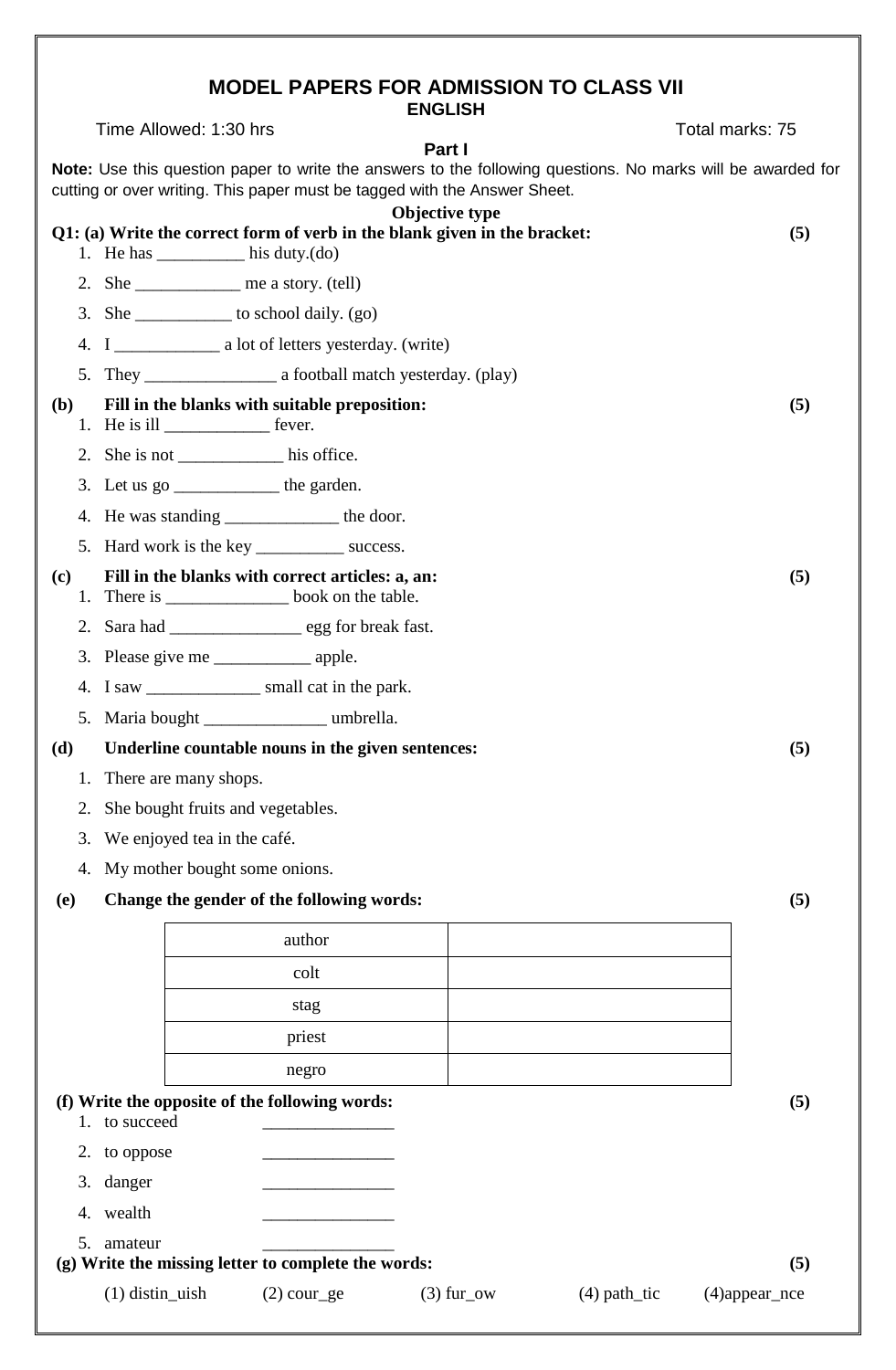|                  |                              |                                                    | Subjective type                                                                                         |                              |                                 |
|------------------|------------------------------|----------------------------------------------------|---------------------------------------------------------------------------------------------------------|------------------------------|---------------------------------|
| Q2:              |                              | Write an essay on any one of the following topics: |                                                                                                         |                              | (10)                            |
|                  |                              | (a) A Rainy Day                                    |                                                                                                         | (b) My Favourite Personality |                                 |
| Q3:              |                              |                                                    | Write a letter to your father telling him about your progress in studies.                               |                              | (10)                            |
|                  |                              |                                                    | <b>OR</b>                                                                                               |                              |                                 |
|                  |                              | Write a story with the moral. "Greed is curse"     |                                                                                                         |                              |                                 |
| $Q4$ :           |                              | Write the sentences of the following words:        |                                                                                                         |                              | (5)                             |
|                  | i)argument                   | ii) eager                                          | iii) hatched                                                                                            | iv) preserve                 | v) echo                         |
| Q5:              |                              |                                                    | Read the paragraph and answer the following questions:                                                  |                              | (10)                            |
|                  |                              |                                                    | Once a shepherd went out to graze his sheep but he left the hound at home to look after his baby of two |                              |                                 |
|                  |                              |                                                    | years. When the shepherd had gone away, a wolf entered his house. He wanted to kill the baby but the    |                              |                                 |
|                  |                              |                                                    | hound at once rushed upon the wolf. There was hard fight between the two and the hound killed the       |                              |                                 |
|                  | wolf.                        |                                                    |                                                                                                         |                              |                                 |
| <b>Question:</b> |                              |                                                    |                                                                                                         |                              |                                 |
| 1.<br>2.         | Why did the shepherd go out? | Why did he leave the hound at home?                |                                                                                                         |                              |                                 |
| 3.               | How old was the baby?        |                                                    |                                                                                                         |                              |                                 |
| 4.               |                              | When did the wolf enter the house?                 |                                                                                                         |                              |                                 |
| 5.               |                              | What was the result of the fight between the two?  |                                                                                                         |                              |                                 |
| <b>Q6:</b>       |                              | <b>Translate the following into English:</b>       |                                                                                                         |                              | (5)                             |
|                  |                              |                                                    |                                                                                                         |                              | 1. د حوني کپڑے د حو چکا ہے۔     |
|                  |                              |                                                    |                                                                                                         |                              | 2. وہاپناوقت ضائع کرتا ہے۔      |
|                  |                              |                                                    |                                                                                                         |                              | 3. تم نے کھانانہیں کھایا ہوگا۔  |
|                  |                              |                                                    |                                                                                                         |                              | 4.   كسان فصليں كاٹ رہے ہوں گے۔ |
|                  |                              |                                                    |                                                                                                         |                              | 5. كيااس نے گانانہيں گايا؟      |
|                  |                              |                                                    |                                                                                                         |                              |                                 |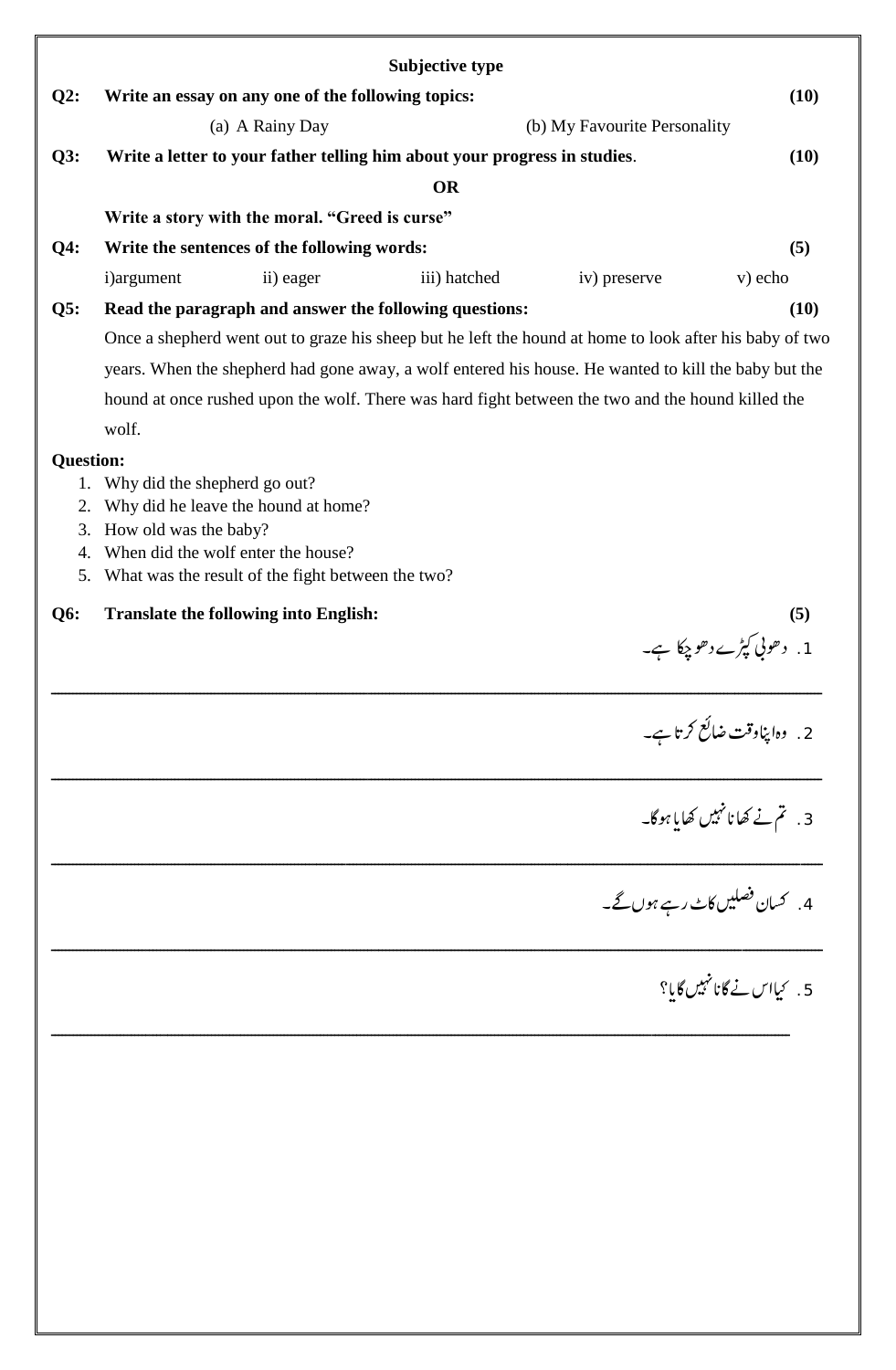#### **MODEL PAPERS FOR ADMISSION TO CLASS VII MATHEMATICS**

Time Allowed: 1:30 hrs Total marks: 75

#### **Q1. Encircle the correct answer. /15**

| Sr.<br>N <sub>0</sub> | <b>Questions</b>                                           | $\mathbf{A}$             | B                             | $\mathbf C$    | D                  |
|-----------------------|------------------------------------------------------------|--------------------------|-------------------------------|----------------|--------------------|
| $\overline{2}$        | To write an empty we use symbol.                           | $\cup$                   | $\subseteq$                   | $\phi$         | $\cap$             |
| $\overline{3}$        | If $A = \{1, 2\}$ , $B = \{a, b\}$ , then $A \cap B$ is:   | $\{1, 2, a, b\}$         | $\phi$                        | $\mathbf{A}$   | B                  |
| $\overline{4}$        | If $A \cap B = \phi$ then sets A and B are called<br>sets. | Overlapping              | Universal                     | Disjoint       | Empty              |
| 5                     |                                                            | Disjoint<br>sets         | Over<br>lapping set           | Sub sets       | Universal<br>set   |
| 6                     |                                                            | $\overline{5}$           | $\frac{1}{6}$                 | $rac{2}{5}$    | 5<br>$\frac{1}{6}$ |
| 10                    | The ___________ number has no reciprocal.                  | $\Omega$                 | $\mathbf{1}$                  | $\overline{2}$ | 3                  |
| 11                    | Which of the following symbol means<br>approximately?      |                          | $\neq$                        | $\approx$      | $\in$              |
| 12                    | denominator has 2 or 5 or both as factors.                 | Non-<br>terminating      | Terminating                   | Recurring      | Rational           |
| 13                    | When we change 0.75 to rational number<br>we get:          | $\overline{2}$           | $rac{3}{4}$                   | $\overline{3}$ | 1<br>$\frac{1}{4}$ |
| 14                    | Round off 2.3427 up to 3 decimal places.                   | 2.342                    | 2.343                         | 2.352          | 2.253              |
| 16                    | $a^m \times a^n =$                                         | $a^{m \times n}$         | $a^{m-n}$                     | $a^{m+n}$      | $2a^{m+n}$         |
| 17                    |                                                            | $\tau$<br>$\overline{5}$ | $\mathbf{1}$<br>$\frac{1}{2}$ | $rac{5}{7}$    | $\overline{2}$     |
| 18                    |                                                            | 25                       | $-25$                         | $-10$          | 10                 |
| 19                    |                                                            | $\mathbf{1}$<br>10       | $\mathbf{1}$<br>100           | 10<br>13       | 100                |
| 20                    |                                                            | $a^2$                    | $a^5$                         | $a^{-5}$       | $a^{14}$           |

## **Subjective Type**

#### **Q.2:** Attempt all question questions:  $(15\times2=30)$

- i. If  $S = \{0, 2, 4\}$  and  $T = \{1, 2, 3, 4\}$ , find  $T S$ .
- ii. If  $A = \{1, 2, 5, 8\}$  and  $B = \{2, 4, 6\}$ , find  $A \cup B$
- iii. If  $U = \{1, 2, 3, 4\}$  and  $A = \{2, 3\}$  find A' through Venn diagram.
- iv. If  $C = \{x / x \in z \land -2 < x < +2\}$ , write the set in tabular form.
- v. Represent  $-3\frac{1}{2}$ 3  $-3\frac{1}{2}$  on the number line.
- vi. Find multiplicative inverse of 3 4 and verify.
- vii. Simplify: 121 11 169 13  $\div$
- viii. Simplify  $\frac{4}{5} \left(\frac{-2}{5}\right)$ 3 | 9  $-\left(\frac{-2}{9}\right)$
- ix. Convert 0.25 to rational number.
- x. Why  $\frac{19}{27}$ 25 is a terminating decimal?
- xi. Round off 25.4993 to 3 decimal places.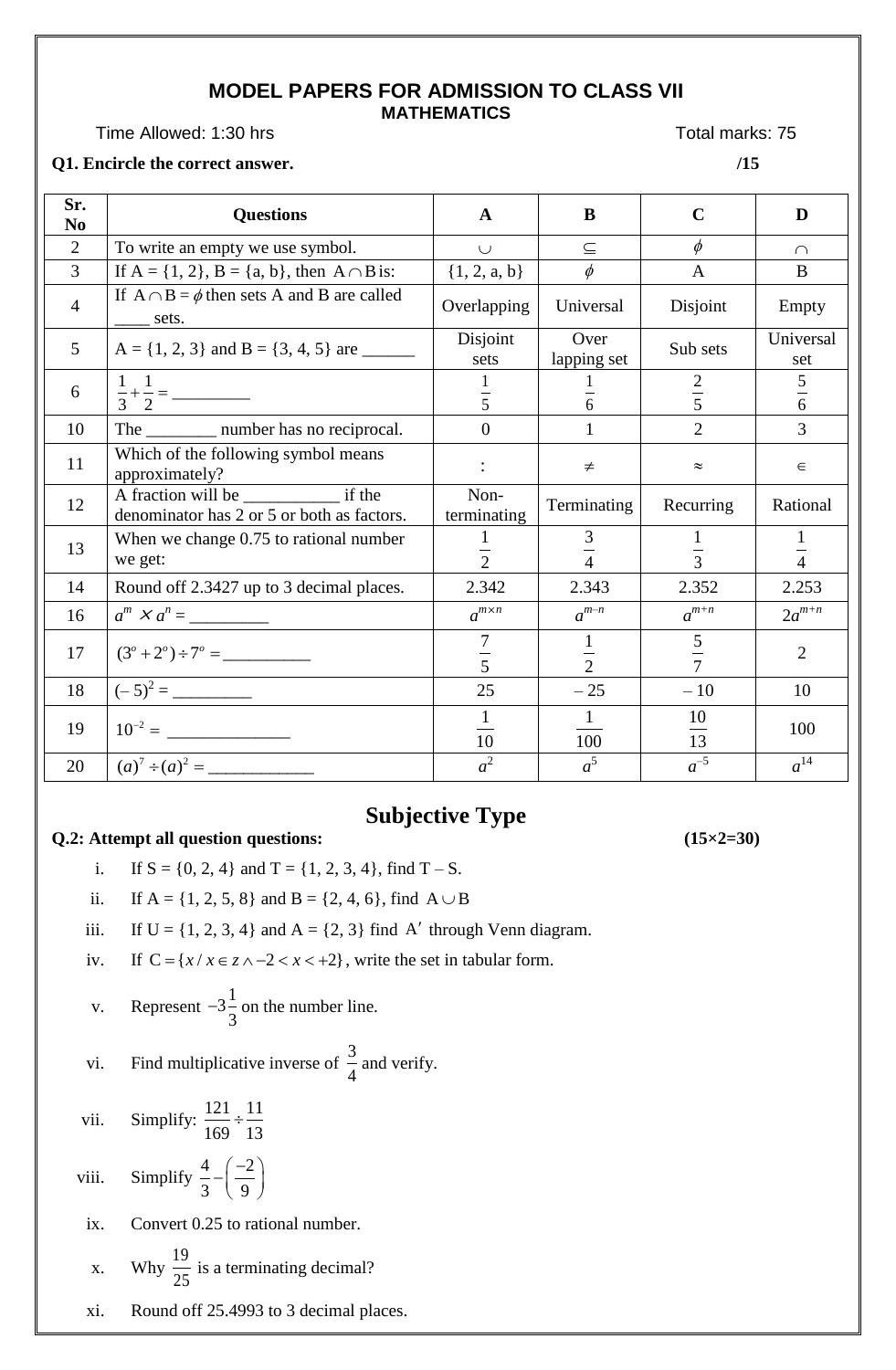- xii. Express the rational number using an exponent 81
- xiii. Evaluate  $[(-3)^7]^\circ \times [(-3)^2]$ <sup>2</sup>
- xiv. Simplify:  $\left(\frac{2}{5}\right)^3 \times \left(\frac{5}{5}\right)^3$  $\left(\frac{2}{5}\right)^{5} \times \left(\frac{5}{3}\right)^{5}$ xv. Simplify:  $\left(\frac{2}{2}\right)^3 \times \left(\frac{2}{2}\right)^0 \times \left(\frac{2}{2}\right)^{-3}$  $\frac{1}{3}$   $\left(\frac{1}{3}\right)$   $\left(\frac{1}{3}\right)$  $\left(\frac{2}{3}\right)^3 \times \left(\frac{2}{3}\right)^6 \times \left(\frac{2}{3}\right)^{-3}$

#### **Note: Attempt all questions.**

Q.3: (a) If U = {1, 2, 3, 4, 5, 6, 7, 8, 9, 10}, A = {1, 3, 5, 7, 9} show that  $A \cup A'$  $(5 + 5)$  (b) Arrange  $\frac{4}{7}, \frac{1}{7}, \frac{5}{7}$  $7^{\degree}3^{\degree}6$ in descending order

Q.4: (a) Express the rational number up to three decimal places  $\frac{1}{5}$ 7  $(5 + 5)$ 

(b) Express 
$$
\frac{5}{8}
$$
 as a terminating decimal.  
\nQ.5: (a) Simplify:  $\left[\left(\frac{-3}{4}\right)^{\circ}\right]^3 \times \left[\left(\frac{-3}{4}\right)^2\right]^2$   
\n(b) Simplify:  $\frac{\left(\frac{-2}{a}\right)^5 \times \left(\frac{-2}{a}\right)^{-5}}{\left(\frac{3}{2}\right)^4 \times \left(\frac{3}{2}\right)^{-4}}$  (b)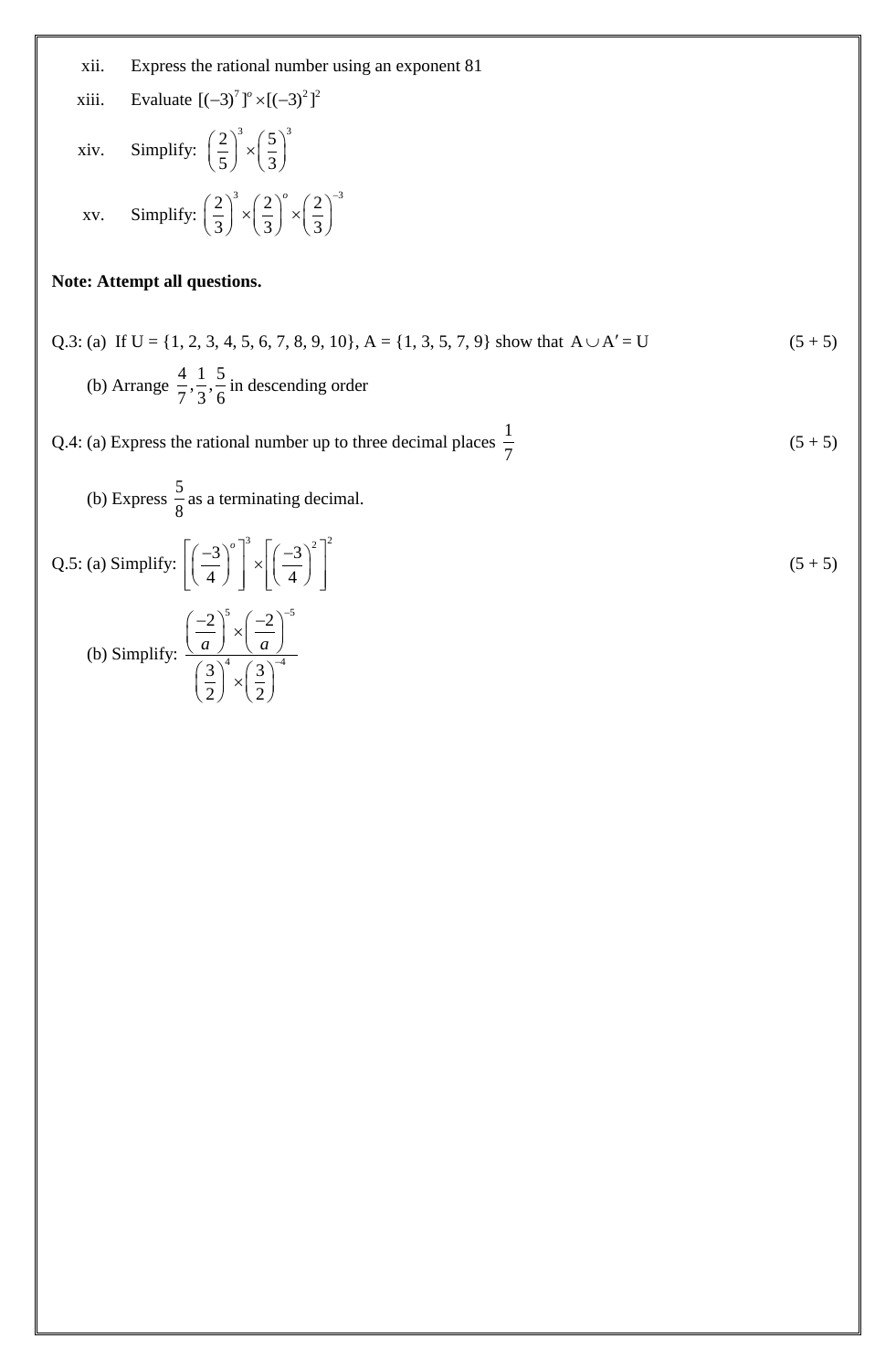## **MODEL PAPERS FOR ADMISSION TO CLASS VII SCIENCE**

|                    | <b>Time: 1:30 hr</b>                                  |                                                                    |                                                                                                                            | <b>Total Marks: 75</b> |
|--------------------|-------------------------------------------------------|--------------------------------------------------------------------|----------------------------------------------------------------------------------------------------------------------------|------------------------|
|                    |                                                       |                                                                    | <b>OBJECTIVE TYPE</b><br>Q1: (a) Four possible answers are given for the following questions. Encircle the correct answer. | /15                    |
| (i)                | In Celsius scale the melting point of ice is:         |                                                                    |                                                                                                                            |                        |
|                    | $(a)$ 0 degree                                        | (b) 10 degree $(c)$ 32 degree                                      |                                                                                                                            | $(d)$ 100 degree       |
| (ii)               |                                                       | The movement of heat through solid is called:                      |                                                                                                                            |                        |
|                    | (a) conduction                                        | (b) convection (c) radiation                                       |                                                                                                                            | (d) insulation         |
| (iii)              |                                                       |                                                                    | The vacuum flask was invented by Sir James Dewar in _______________.                                                       |                        |
|                    | (a) 1892                                              | (b) $1992$                                                         | $(c)$ 1792                                                                                                                 | (d) $1692$             |
| (iv)               |                                                       |                                                                    | Salol is a sweet-smelling chemical used in making of _____________.                                                        |                        |
|                    | $(a)$ milk                                            | (b) ice cream                                                      | (c) soap                                                                                                                   | (d) juice              |
|                    |                                                       |                                                                    |                                                                                                                            |                        |
| (v)                |                                                       | Photosynthesis takes place in_______________.                      |                                                                                                                            |                        |
|                    | (a) roots                                             | (b) stem                                                           | (c) leaves                                                                                                                 | (d) flower             |
| (vi)               | The part of a plant that absorbs water is:            |                                                                    |                                                                                                                            |                        |
|                    | $(a)$ stem                                            | $(b)$ root                                                         | $(c)$ leaf                                                                                                                 | (d) flower             |
| (vii)              |                                                       |                                                                    |                                                                                                                            |                        |
|                    | (a) water                                             | (b) minerals                                                       | (c) water and minerals                                                                                                     | (d) sugar solution     |
| (viii)             |                                                       |                                                                    |                                                                                                                            |                        |
|                    | (a) green                                             | $(b)$ pink                                                         | (c) yellow                                                                                                                 | $(d)$ brown            |
| (ix)               |                                                       | Banana leaves are very _______________to absorb a lot of sunlight  |                                                                                                                            |                        |
|                    | (a) narrow                                            | (b) broad                                                          | $(c)$ thin                                                                                                                 | $(d)$ sharp            |
| (x)                |                                                       |                                                                    |                                                                                                                            |                        |
|                    |                                                       | (a) stoma (b) stomata (c) single whole                             |                                                                                                                            | (d) tiny whole         |
| $(x_i)$            | $(a)$ big                                             | $(b)$ small                                                        | (c) guard                                                                                                                  | (d) broad              |
| (xii)              |                                                       |                                                                    | How many different elements are there in calcium carbonate $(CaCO3)$ ?                                                     |                        |
|                    | (a) 2                                                 | $(b)$ 3                                                            | $(c)$ 4                                                                                                                    | (d)                    |
|                    | 5                                                     |                                                                    |                                                                                                                            |                        |
| (xiii)             | (a) conduction                                        | The movement of heat through a liquid is called:<br>(b) convection | (c) transmission                                                                                                           | (d) radiation          |
| (xiv)              | Male reproductive organ of flower is:                 |                                                                    |                                                                                                                            |                        |
|                    | (a) carpel                                            | (b) sepal                                                          | (c) stamen                                                                                                                 | (d) stalk              |
| $\left( xy\right)$ | Atomic number of hydrogen is:                         |                                                                    |                                                                                                                            |                        |
|                    | (a) 1<br>(b) Fill in the blanks using suitable works. | (b) 2                                                              | $(c)$ 3                                                                                                                    | $(d)$ 4<br>/6          |
| (i)                |                                                       |                                                                    | The word xylem comes from the Greek _____________________________.                                                         |                        |
|                    |                                                       |                                                                    |                                                                                                                            |                        |
| (ii)               |                                                       | Different tissues combine to make an ____________________.         |                                                                                                                            |                        |
| (iii)              |                                                       |                                                                    | The raffia palm has leaves up to<br><u>m</u> long.                                                                         |                        |
| (iv)               |                                                       |                                                                    | In a compound, two or more atoms join together to form a                                                                   |                        |
| (v)                |                                                       | The periodic table has several rows called ________________.       |                                                                                                                            |                        |
| (vi)               |                                                       | Calcium has _______ electrons in its outer shell.                  |                                                                                                                            |                        |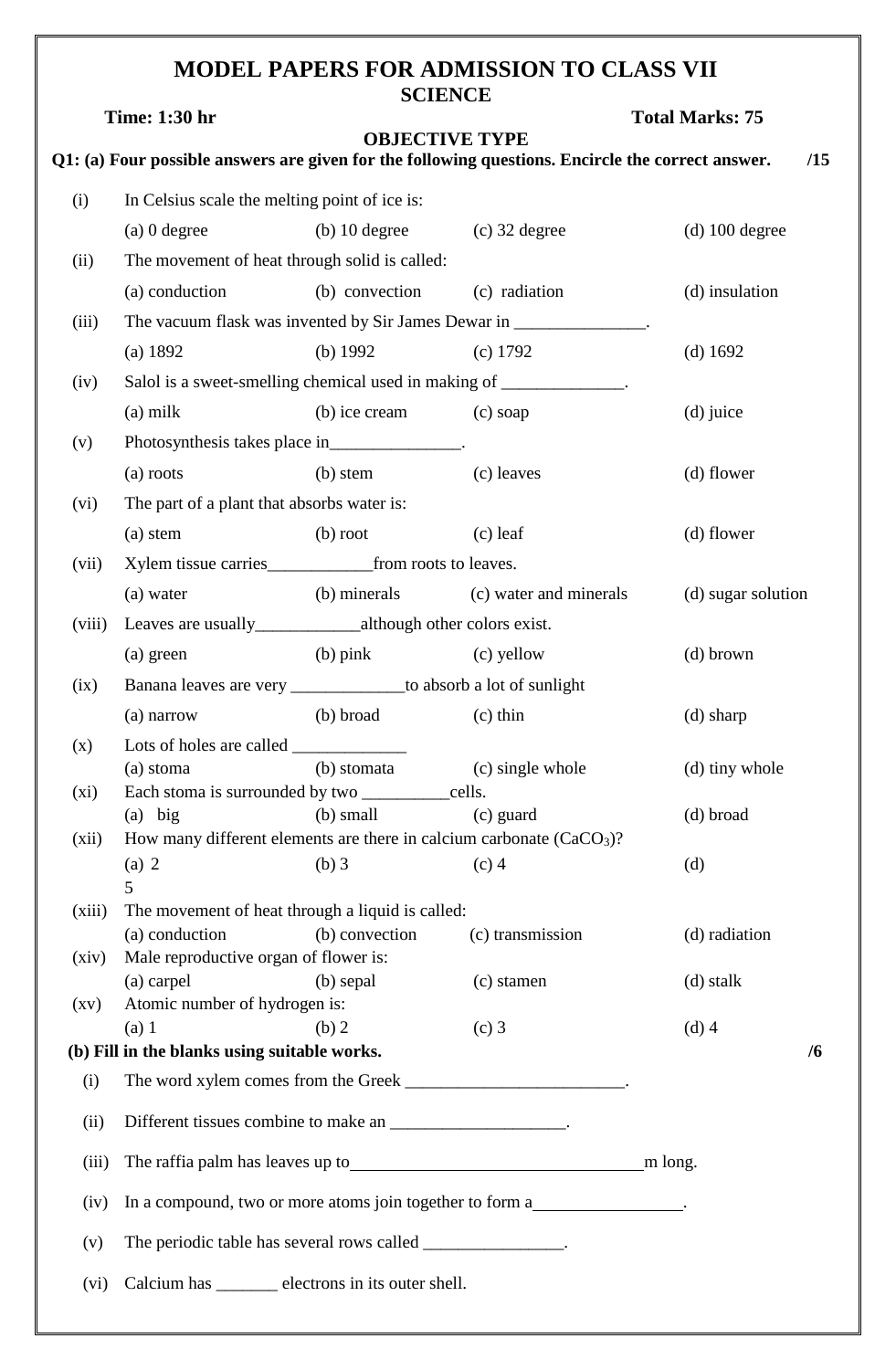#### **(c) Match the column A with column B and write the correct answer in column C. /4**

| Sr.<br>No. | Column 'A'            | Column 'B'        | Column 'C' |
|------------|-----------------------|-------------------|------------|
| 1.         | Methane               | MgCl <sub>2</sub> |            |
| 2.         | Magnesium<br>chloride | NH <sub>3</sub>   |            |
| 3.         | Carbon dioxide        | CH <sub>4</sub>   |            |
| 4.         | Ammonia               | $\mathrm{CO}_2$   |            |

# **(d) Draw and Label the diagram of flower /6 (e) Give short answers of the following question. (2+2)**

\_\_\_\_\_\_\_\_\_\_\_\_\_\_\_\_\_\_\_\_\_\_\_\_\_\_\_\_\_\_\_\_\_\_\_\_\_\_\_\_\_\_\_\_\_\_\_\_\_\_\_\_\_\_\_\_\_\_\_\_\_\_\_\_\_\_\_\_\_\_\_\_\_\_\_\_\_\_\_\_\_\_\_\_\_\_\_\_\_\_\_\_\_\_\_\_

\_\_\_\_\_\_\_\_\_\_\_\_\_\_\_\_\_\_\_\_\_\_\_\_\_\_\_\_\_\_\_\_\_\_\_\_\_\_\_\_\_\_\_\_\_\_\_\_\_\_\_\_\_\_\_\_\_\_\_\_\_\_\_\_\_\_\_\_\_\_\_\_\_\_\_\_\_\_\_\_\_\_\_\_\_\_\_\_\_\_\_\_\_\_\_\_

\_\_\_\_\_\_\_\_\_\_\_\_\_\_\_\_\_\_\_\_\_\_\_\_\_\_\_\_\_\_\_\_\_\_\_\_\_\_\_\_\_\_\_\_\_\_\_\_\_\_\_\_\_\_\_\_\_\_\_\_\_\_\_\_\_\_\_\_\_\_\_\_\_\_\_\_\_\_\_\_\_\_\_\_\_\_\_\_\_\_\_\_\_\_\_\_

\_\_\_\_\_\_\_\_\_\_\_\_\_\_\_\_\_\_\_\_\_\_\_\_\_\_\_\_\_\_\_\_\_\_\_\_\_\_\_\_\_\_\_\_\_\_\_\_\_\_\_\_\_\_\_\_\_\_\_\_\_\_\_\_\_\_\_\_\_\_\_\_\_\_\_\_\_\_\_\_\_\_\_\_\_\_\_\_\_\_\_\_\_\_\_\_

(i) What is an ion? Write its types.

(ii) Why someone feels cold in a string vest but warm if wears a tight shirt over it?

| <b>SUBJECTIVE TYPE</b><br>Note: Attempt all question from part I and part II.<br>(Part I) |                                                                         |                      |  |  |
|-------------------------------------------------------------------------------------------|-------------------------------------------------------------------------|----------------------|--|--|
|                                                                                           | Q2: Write short answers of the following question.                      | $(10 \times 2 = 20)$ |  |  |
| (i)                                                                                       | What is temperature?                                                    |                      |  |  |
| (ii)                                                                                      | What is the function of silver lining in a vacuum flask?                |                      |  |  |
| (iii)                                                                                     | List two jobs carried out by the roots of a plant.                      |                      |  |  |
| (iv)                                                                                      | Name two kinds of plant tissue.                                         |                      |  |  |
| (v)                                                                                       | Why are leaves able to get gases in and out?                            |                      |  |  |
| (vi)                                                                                      | What is nectar?                                                         |                      |  |  |
| (vii)                                                                                     | What is transport system?                                               |                      |  |  |
| (viii)                                                                                    | Define ionic bonding.                                                   |                      |  |  |
| (ix)                                                                                      | What is transpiration?                                                  |                      |  |  |
| (x)                                                                                       | How many electrons do nitrogen and chlorine have in their outer shells? |                      |  |  |
|                                                                                           |                                                                         |                      |  |  |
|                                                                                           | (Part II)                                                               | (20)                 |  |  |
| Attempt all questions.<br>Q3: (a) Explain how a heater warms all the air in a room.       |                                                                         | $(3+3)$              |  |  |
|                                                                                           | (b) Explain how heat is conducted along a metal bar.                    |                      |  |  |
| Q4: (a) How are xylem and phloem tissue different?<br>$(3+3+2)$                           |                                                                         |                      |  |  |
|                                                                                           | (b) List four kinds of plant tissue.                                    |                      |  |  |
| (c) What are leaf veins?                                                                  |                                                                         |                      |  |  |
|                                                                                           | Q5 :(a) Explain the terms atomic number and mass number.<br>$(4+2)$     |                      |  |  |
|                                                                                           | (b) Define heat.                                                        |                      |  |  |
|                                                                                           |                                                                         |                      |  |  |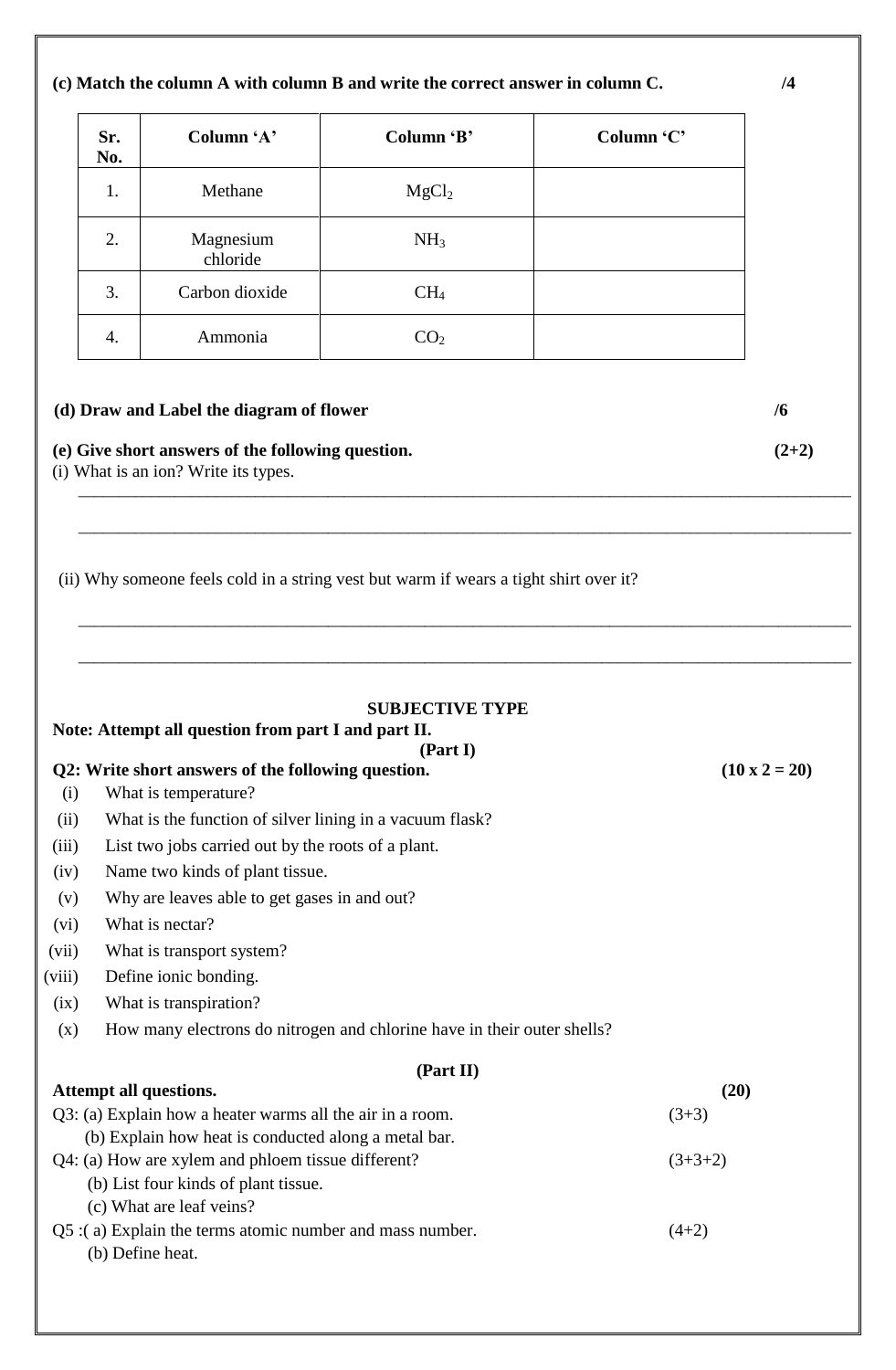د یاجنپ ٹوکسل ل امد رپیپ متفہ راےئداہلخامجعت ن رپہچا ر د و قث و : 1:30ےٹنھگ لک ربمن 75 ونٹ: دنمر ہج دلی ا یس ےک وجا ت ا ٹ وسا الٹ رپہچ رپ رحتری ےیجیک رک، اٹم رک اھکل وہا وجا ٹ طلغ وصتر وہاگ۔ ۔اکٹ ہی امً وجا یب ہصح الر رپہچ ےک سا ھت یھتن ےیجیک۔ ر ےیجیک۔ 5 ن ُ وسا ل ربمن۱۔ اخیل وہگجن وک "ےک" ت ا "ہک "اگل رک ۔ع ا ینپ ارع ۱ الہماابقلےن س ی ر ۔۔۔۔۔۔۔۔۔۔۔۔۔۔۔۔د ےعی القاوروخد اخ ن ُس ح یاک د ر س د ت ا ۔ ۲۔ ہیرضو ر یںیہن ااکموہ۔ رصخشت ہ ۔۔۔۔۔۔۔۔۔۔۔۔۔۔۔۔۔ ۳۔اسکلم۔۔۔۔۔۔۔۔۔۔۔۔۔۔۔قلعتما ٹایکاجےتن ںیہ؟ ۴۔ یسک ھ پ ۔۔۔۔۔۔۔۔۔۔۔۔۔۔۔۔۔۔ا ےگاہھت ی ال وھباکرۃےل۔ سان ن ےنےسرتہبےہ۔۔۔۔۔۔۔۔۔۔۔۔۔۔۔ہکا وسا ل ربمن ۲۔انمس ت ا مس ریمض اگل رک ےلمج لمکم ےیجیک۔ 10 ۱ ےسھچکوھکیس سان ن ۔۔۔۔۔۔۔۔۔۔۔۔۔۔لقعدنما ۔ ۲۔ ۔۔۔۔۔۔۔۔۔۔۔۔د و رسو ن ےک ےیل اےہ۔۔۔۔۔۔ اھوھکدت اےہ۔ گ ۔۔۔۔۔۔۔وخد ا س ںيم ر رگت ۳۔ خیشدعسی امرشفادل اکالصت نی الق"یھب ہالےتںیہ۔ اھت۔۔۔۔۔۔۔۔۔۔۔۔۔۔۔"ملعماخ ک ۴۔ ۔۔۔۔۔۔۔۔۔۔۔۔۔۔۔۔۔۔ ےن ا انپ اکم لمکم رک ایلےہ۔ ۵ ںيم ۔ارگ۔۔۔۔۔۔۔۔۔۔۔۔۔۔۔۔تنحمرکوےگوتااحتمن ےگ۔ ّلا و او ۶۔ ہیو یہولگ ںیہ۔۔۔۔۔۔۔۔۔۔۔۔۔۔۔۔اعمف رک د ت ا ایگاھت۔ ۷۔ دنمیا ت ا ۔۔۔۔۔۔۔۔۔۔۔۔۔۔۔ےنقبسڑپاھاوروۃخ الایگ۔ ۸۔ ۔۔۔۔۔۔۔۔۔۔۔۔۔۔ ےنتنحم يکا و ر ۔۔۔۔۔۔۔ا ےگ لکن ایگ۔ وسا ل ربمن ۳۔ لعف وہجمل وک لعف رعمو ف ںيم دبتلی ےیجیک۔ 5 ۱۔ طخ اھکل ایگ۔ ۲۔ تعن ڑپیھ یئگ۔ ۳۔ لصف اک یٹ یئگ۔ ۴۔ یئن ڑسک انبیئ یئگ۔ ۵۔ اچنہپت اایگ۔ وکاصقنن ااتسکن ت وسا ل ربمن ۴ د ۔د ر ج لی ےک اعمين ا افلظ ھ لک ے۔ )وکیئ ےس د س( 10 ی وسا ل ربمن ۵ د ۔د ر ج لی ی ایخلرحتری ےیجیک۔ ر اک رمک ا اعشر وک وغر ےس ڑپےیھ ا و ر د و ت ا نیترطسو ن ںيم ا ن 5 دنیگ ر يک ر ا وہن ںيم ر ٹوک ںيمےنرہمت ان ات ا ےہ اس ت ت یھب ںیلکش ا ںیئ ا ےنپ ت ح